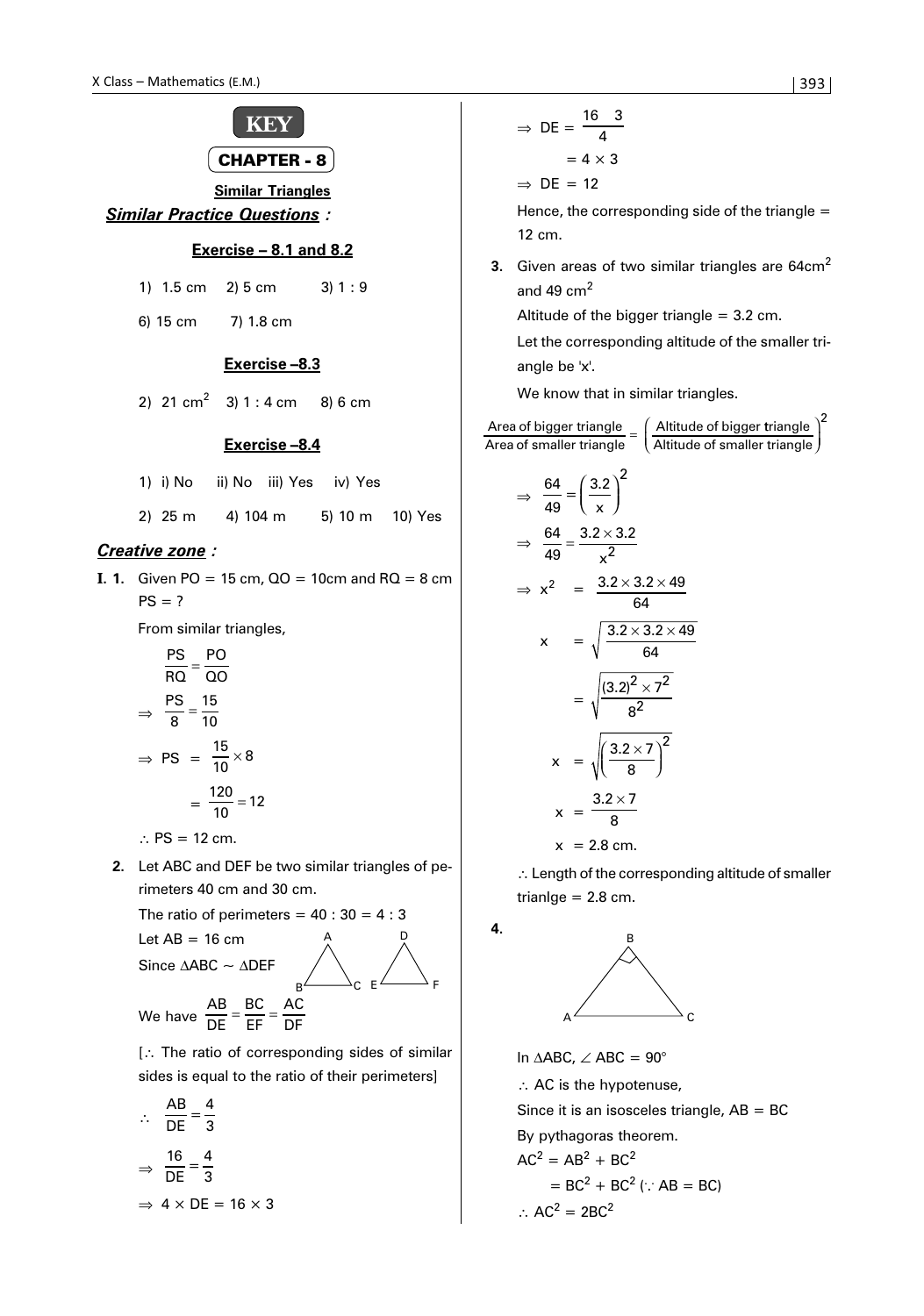



| 1) $r = 4.5$ cm | 4) 38.5 $cm2$            |
|-----------------|--------------------------|
| 5) 66 $cm2$     | 6) R = 10 cm, $r = 4$ cm |

- 7) 192.5  $cm<sup>2</sup>$
- 8) Area of minor segment =  $56 \text{ cm}^2$ Area of the major segment =  $560 \text{ cm}^2$
- 10)  $AD = 7$  cm,  $BE = 5$  cm,  $CF = 3$ cm
- 13)  $R = 13$  cm 15)  $r = 2$  cm

#### *Creative zone :*

**I.** 1. Given length of chord  $= AB = 40$  cm

$$
PB = \frac{AB}{2} = \frac{40}{2} = 20 \text{ cm}
$$

Radius of smaller circle  $= 15$  cm  $=$  OP Let OB = Radius of the larger circle. From the figure  $\angle$ OPB = 90° By pythagoras theorm,

 $= 15^2 + 20^2$  $= 225 + 400$  $OB^2 = 625$ ∴ OB =  $\sqrt{625}$  = 25 cm ∴ Radius of the larger circle =  $OB = 25$  cm 2. Given angle subtended by the chord =  $90^\circ$  = x Radius of the circle  $= 7$  cm  $= r$ Area of the minor segment  $=$ Area of the sector OAB – Area of ∆OAB Area of sector  $=\frac{x^{\circ}}{2000} \times \pi r$  360  $\times \pi r^2$  $=\frac{x^{\degree}}{360^{\degree}}$  $\times \frac{22}{7} \times 7 \times 7$  $= 38.5$  cm<sup>2</sup> Area of the triangle OAB  $=\frac{1}{2}\times$  Base  $\times$  Height  $=\frac{1}{2} \times 7 \times 7 = 24.5 \text{ cm}^2$ ∴ Area of the minor segment =  $38.5 - 24.5$  cm<sup>2</sup>  $= 14$  cm<sup>2</sup> Area of the major segment  $=$  Area of the circle – Area of the Minor segment  $= \pi r^2 - 14$  $=\frac{22}{7} \times 7 \times 7 - 14$  $= 154 - 12 = 140$  cm<sup>2</sup>  $A \angle P$ O 2<br><% А <del>Х*иппий* В</del> O n cro 456789012345678 456789012345678 456789012345678 456789012345678 4*,,,,,,,*,

 $OB^2 = OP^2 + PB^2$ 

3. Given ABCD is square of side  $= 10$  cm

Radius of semi circle = 
$$
\frac{10}{2}
$$
 = 5 cm = r

Area of the shaded region  $=$  Area of square ABCD – Area of 2 semi circles



∴ Area of the shaded region = 21.43 cm<sup>2</sup>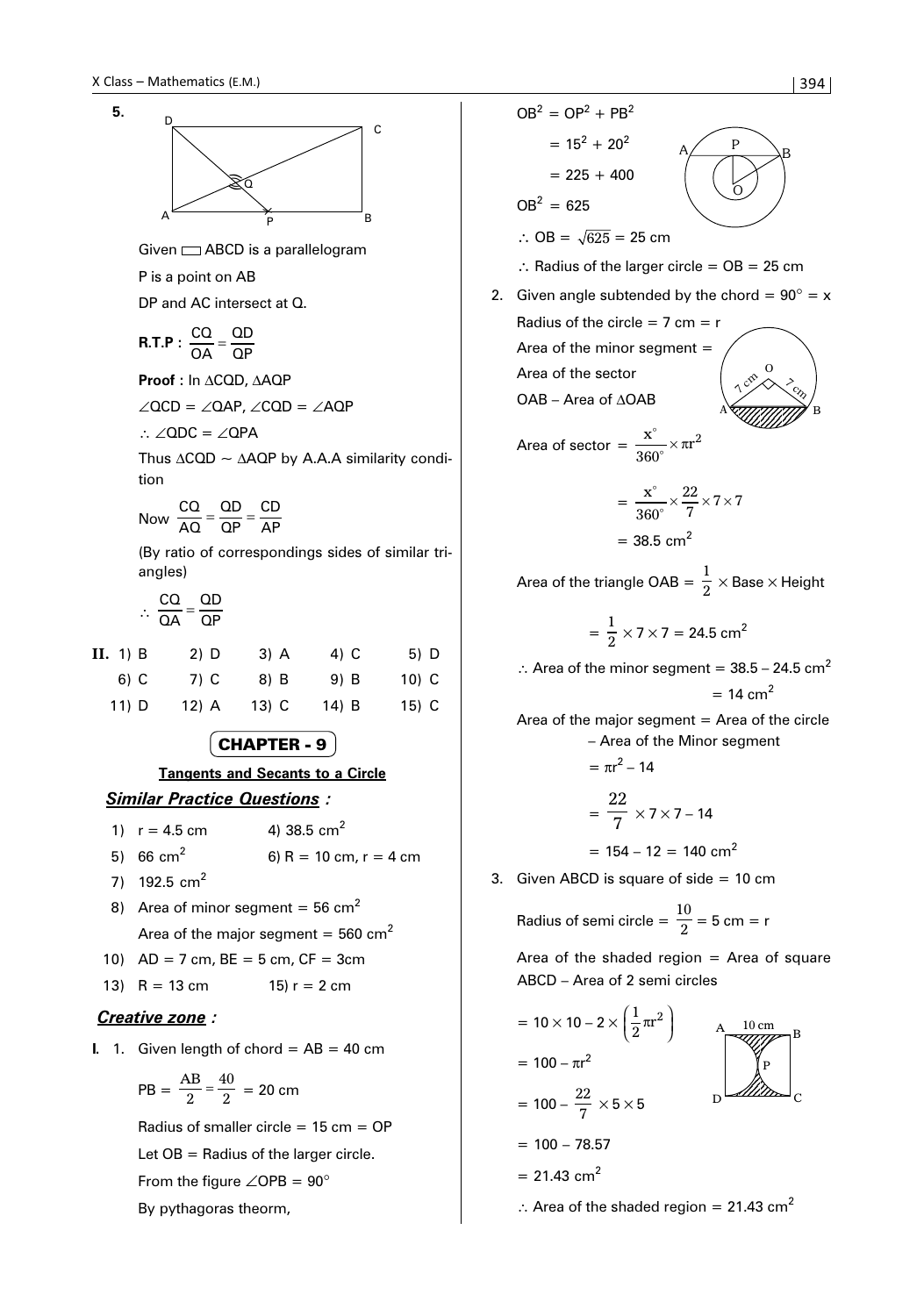4. Given Radius of the circle  $= 7$  cm  $= r$ Area of the designed region



= 2(Area of quadrant ABPD

– Area of ∆ABD)

$$
= 2\left[\frac{1}{4}\pi r^2 - \frac{1}{2} \times \text{base} \times \text{height}\right]
$$

$$
= 2\left[\frac{1}{4} \times \frac{22}{7} \times 7 \times 7 - \frac{1}{2} \times 7 \times 7\right]
$$

$$
= 2[38.5 - 24.5]
$$

 $= 2[14]$ 

 $= 28$  cm<sup>2</sup>

∴ Area of the designed region = 28 cm<sup>2</sup>

|  |  | <b>II.</b> 1) B 2) A 3) A 4) C 5) C |  |  |
|--|--|-------------------------------------|--|--|
|  |  | 6) B 7) D 8) A 9) D 10) B           |  |  |
|  |  | 11) C 12) D 13) A                   |  |  |

CHAPTER - 10

**Mensuration**

*Similar Practice Questions :* **Exercise – 10.1**

- 1)  $1.214.5$  cm<sup>2</sup>
- 2. greatest diameter  $= 7$  cm surface area =  $332.5$  cm<sup>2</sup>
- 3. radius =  $6 \text{ cm } 4$ . Height = 2.74 cm

5. apparent capacity = 196.25 cm<sup>3</sup> actual capacity = 163.54 cm3

6. 693 cm<sup>3</sup> 7. 36 cm, 12
$$
\sqrt{3}
$$
 cm 8.  $\frac{8}{3}$  cm

9. 448 meters 10. 2.5 cm 11. 6.4 cm 12. 1500 13. 2.744 cm 14. 9735 m<sup>2</sup> 15. 374 cm<sup>2</sup> 16. Rs. 22000/- 17. Rs. 457.60 18. i) 77 cm<sup>3</sup> ii) 748 cm<sup>3</sup> 19. 1388.7 kg

## *Creative zone :*

**I. 1.** Given radius of sphere  $= 5.4$  cm  $= R$ and radius of cylinder  $= 9 \text{ cm} = r$ Let the height of cylinder  $= h$ Since sphere is melted into the shape of cylinder.

 $\therefore$  volume of the sphere = volume of the cylinder

$$
\Rightarrow \frac{1}{3} \pi R^3 = \pi r^2 h
$$

$$
\Rightarrow \frac{4}{3} \times \frac{22}{7} \times (5.4)^3 = \frac{22}{7} \times 9^2 \times h
$$

$$
\Rightarrow h = \frac{4}{3} \times \frac{(5.4)^3}{9^2}
$$

$$
= \frac{4}{3} \times \frac{5.4 \times 5.4 \times 5.4}{9 \times 9}
$$

$$
h = 2.592 = 2.6 \, \text{cm}
$$

Hence, the height of the cylinder  $= h = 2.6$  cm

**2.**



Surface area of oil drum  $=$  C.S.A of 2 hemispheres + C.S.A of the cylinder.

**Hemisphere**: Radius = r = 
$$
\frac{d}{2} = \frac{1}{2} = 0.5
$$
 m

C.S.A of two hemispheres

$$
= 2 \times 2\pi r^2
$$

$$
= 2 \times 2 \times \frac{22}{7} \times (0.5)^2
$$

$$
= 3.14 \text{ m}^2
$$

**Cylinder** : Radius = r=  $\frac{d}{2}$  =  $\frac{1}{2}$  = 0.5 m  $Height = h = 5m$ 

C.S.A of cylinder = 2πrh

$$
= 2 \times \frac{22}{7} \times 0.5 \times 5
$$

$$
= 15.71 \text{ m}^2
$$

- .. Surface area of the oil drum =  $3.14 + 15.71$  $= 18.85$  m<sup>2</sup>
- **3.** The base of the largest right circular cylinder will be the circle in scribed in a face of the cube and its height will be equal to an edge of the cube.

 $r =$  Radius of the base of the cylinder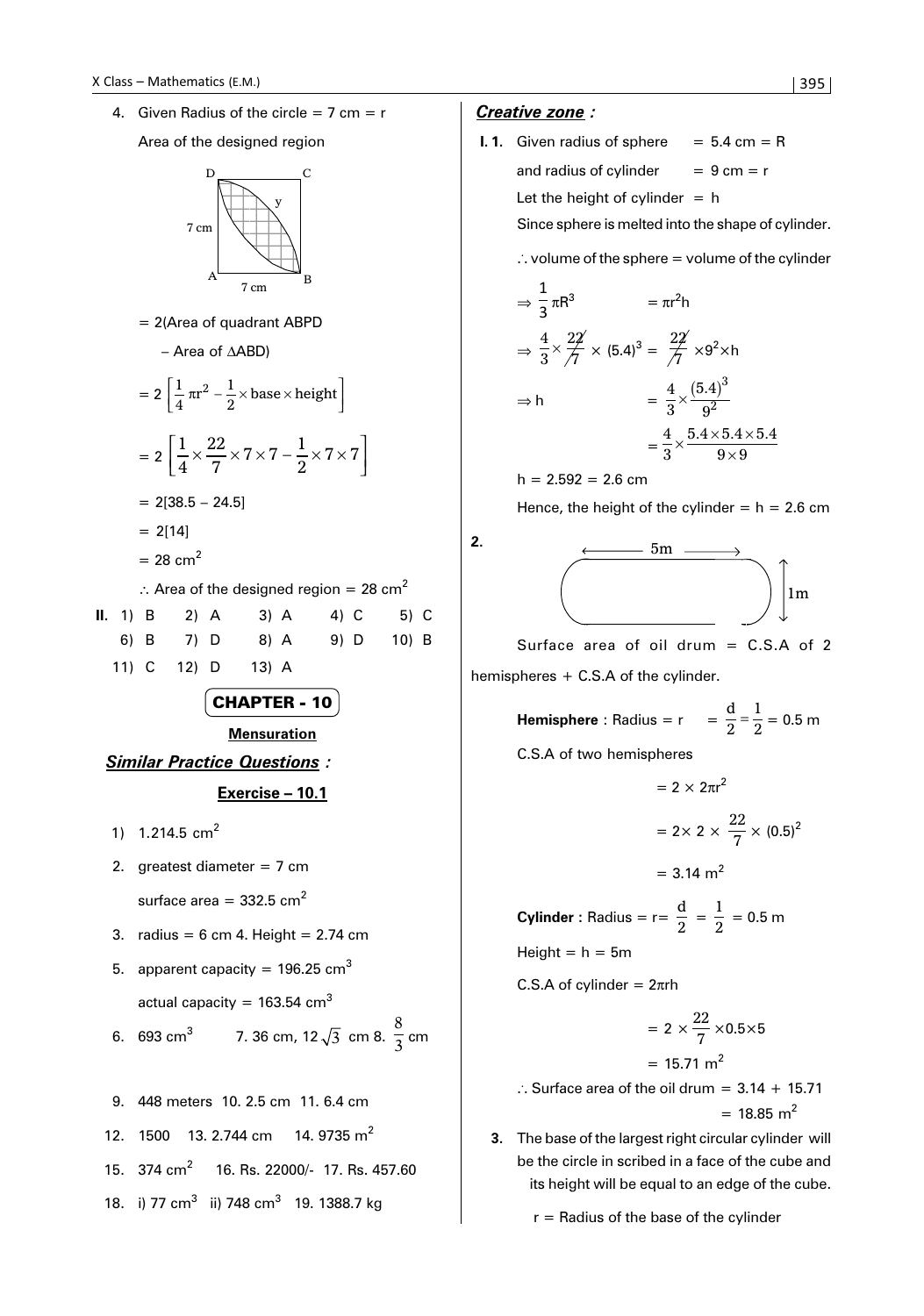$$
=\frac{14}{2}=7\,\mathrm{cm}
$$

 $h =$  Height of the cylinder = 7 cm Hence, volume of the cylinder

$$
= \pi r^2 h
$$

$$
= \frac{22}{7} \times 7^2 \times 7
$$

$$
= \frac{22}{7} \times 7 \times 7 \times 7
$$

 $= 1078$  cm<sup>3</sup>

**4.** Diameter of well =  $d = 3.5$  m

$$
\therefore \text{Radius of well} = r = \frac{d}{2} = \frac{3.5}{2}
$$

Depth of the well =  $10 m = h$ 

Quantities of the earth digout  $=$  Volume of the cylindrical well =  $πr<sup>2</sup>h$ 

$$
= \frac{22}{7} \times \left(\frac{3.5}{2}\right)^2 \times 10
$$

$$
= \frac{22}{7} \times \frac{3.5}{2} \times \frac{3.5}{2} \times 10
$$

$$
= 96.25
$$

Area of the platform on which the earth is spread out =  $20 \times 12 = 240$  m<sup>2</sup>

Let the height of the platform be  $= x$  cm

$$
240 \times x = 96.25
$$

$$
x = \frac{96.25}{240} = 0.40 \text{ m}
$$

Hence the height the plat form  $= 0.40$ 

**5.**



Given Height of cylindrical tent =  $h = 4m$ 

Diameter of base =  $84m = d$ 

$$
\therefore \text{Radius of base} = \frac{d}{2} = \frac{84}{2} \qquad = 42 \text{m} = \text{r}
$$

Slant height of conical part  $= 63$  m  $=$  /

Rate per m<sup>2</sup> of canvas = 
$$
\overline{5}
$$
 200

Surface area of cylindrical part =  $2\pi$ rh

$$
=2 \times \frac{22}{7} \times 42 \times 4
$$

$$
= 1056 \text{ m}^2
$$

Surface area of conical part  $= \pi r l$ 

$$
= \frac{22}{7} \times 42 \times 63
$$

$$
= 8316 \text{ m}^2
$$

Total canvas used  $=$  surface area of cylindrical

part + surface area of conical part

$$
= 1056 + 8316 = 9372 \text{ m}^2
$$

Hence the cost of canvas of the tent  $=$  total

canvas used  $\times$  Rate per m<sup>2</sup>

$$
= 9372 \times 2
$$

 $=$  ₹ 18,744

**6.Sol.** Given diameter of sphere = 14 cm = d

∴ Radius = R = 
$$
\frac{d}{2} = \frac{14}{2} = 7
$$
 cm  
and Radius of base of cone =  $2\frac{1}{3}$  cm  
=  $\frac{7}{3}$  cm = r

height of the cone  $= 2$  cm  $= h$ 

Now volume of sphere  $= \frac{4}{3} \pi R^3$ 

$$
= \frac{4}{3} \times \frac{22}{7} \times 7^3
$$

volume of cone

$$
= \frac{1}{3} \times \frac{22}{7} \times \left(\frac{7}{3}\right)^2 \times 2
$$

1  $rac{1}{3}$  πr<sup>2</sup>h

Number of cones formed = volume of sphere volume of cones

Number of cones formed = 
$$
\frac{\frac{4}{3} \times \frac{22}{7} \times 7^3}{\frac{1}{3} \times \frac{22}{7} \times (\frac{7}{3})^2 \times 2}
$$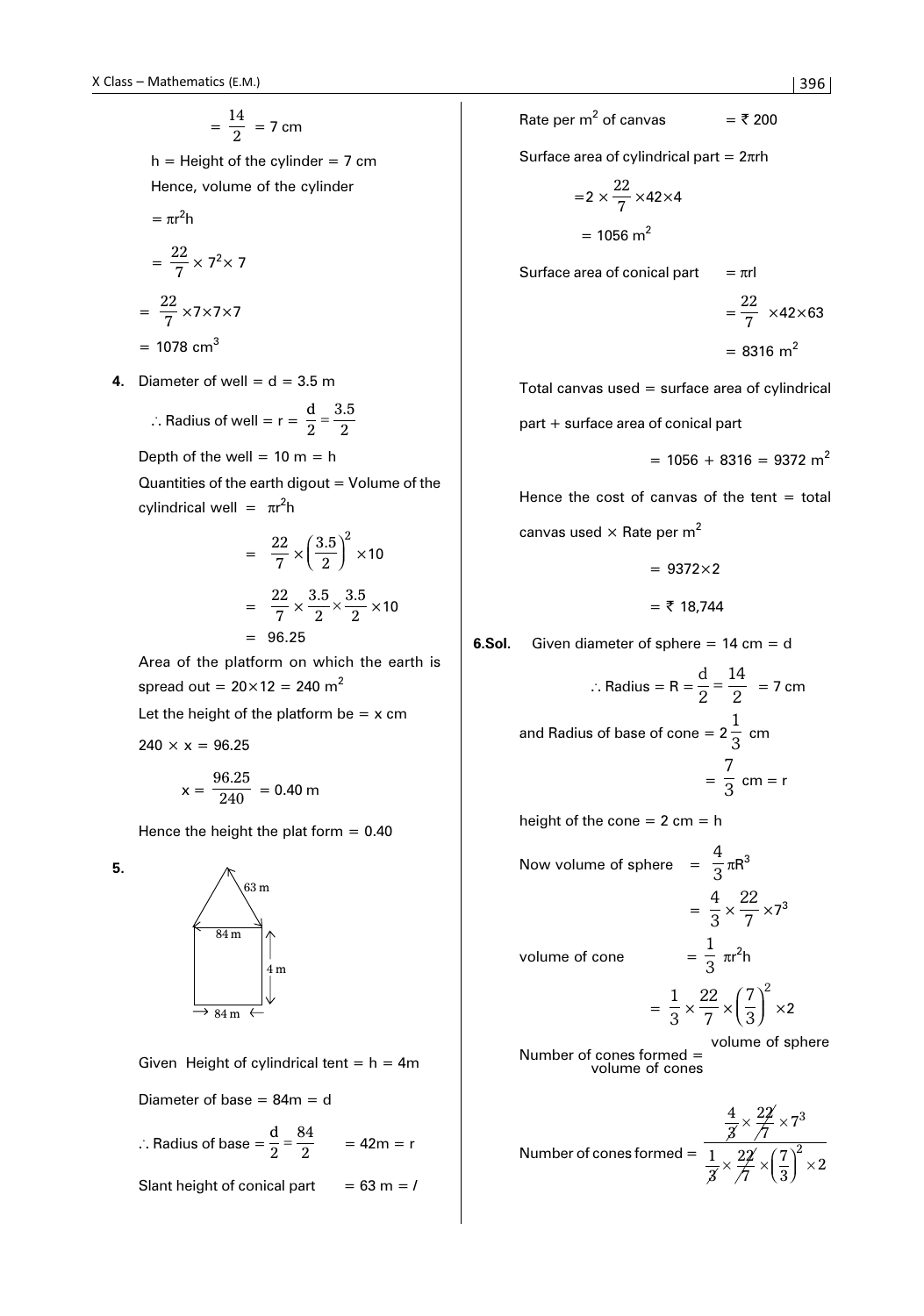$$
= \frac{4 \times 7^3 \times 3^2}{7^2 \times 2}
$$

$$
= \frac{4 \times 7 \times 9}{2} = 2 \times 7 \times 9
$$

$$
= 126
$$

**7.** Given Radius of sphere  $= R = 3$  cm

Diameter of cross section of wire  $= d = 0.4$  cm

 $\therefore$  Its radius = r =  $\frac{d}{2}$ 2  $=\frac{0.4}{2}$  = 0.2 cm

cut  $h =$  length of the wire  $=$  *l* 



Since the metallic sphere is converted into cylindrical shaped wire of length = *l =* h cm  $\therefore$  volume of metal sphere = volume of metal

wire

$$
\frac{4}{3} \pi R^3 = \pi r^2 h
$$
\n
$$
\Rightarrow \frac{4}{3} \times \frac{22}{7} \times (3)^3 = \frac{22}{7} \times (0.2)^2 \times h
$$
\n
$$
\Rightarrow \frac{4}{3} \times \frac{3^3}{(0.2)^2} = h
$$
\n
$$
\Rightarrow h = \frac{4 \times 27}{3 \times 0.2 \times 0.2} = \frac{108}{0.12}
$$
\n
$$
= 900
$$
\n
$$
\therefore \text{ length of wire } = h = 900 \text{ cm } (\dots 100 \text{ cm} = 1 \text{ m})
$$
\n
$$
= 9 \text{ m}
$$
\n8. Given length of road rolls = 2m = h = 200 cm  
\nIts internal diameter = 40 cm  
\nThickness of iron sheet = 10 cm

. Internal Radius =  $\frac{40}{2}$  $= 20 \text{ cm} = r$ 

Now External Radius  $=$  Internal Radius +

Thickness of iron sheet

$$
= 20 + 10 = 30 \text{ cm} = R
$$

1 cm $<sup>3</sup>$  of iron has 7.8 gm mass.</sup>

Now volume of the hollow cylindrical road roller

$$
= \pi (R^{2} - r^{2}) h
$$
  
=  $\pi (30^{2} - 20^{2}) \times 200$   
=  $\frac{22}{7} (900 - 400) \times 200$   
=  $\frac{22}{7} \times 500 \times 200$   
= 314285.71 cm<sup>3</sup>

Mass of the roller = volume of the roller  $\times$  gm mass/ 1 cm<sup>3</sup>

$$
= 314285.71 \times 7.8
$$
  
\n
$$
= 2451428.54 \text{ gm}
$$
  
\n
$$
= 2451.43 \text{ kg.} \quad (\because 1000g
$$
  
\n= 1 kg)  
\nII. 1) B 2) B 3) A 4) A 5) C  
\n6) A 7) A 8) C 9) D 10) D  
\n11) D 12) B 13) B 14) D 15) B  
\n16) D

$$
\boxed{\textbf{CHAPTER} - 11}
$$

**Trigonometry**

*Similar Practice Questions :*

**Exercise - 11.1**  
\n1) 
$$
\sin A = \frac{12}{13}
$$
;  $\cos A = \frac{5}{13}$ ;  $\tan A = \frac{12}{15}$   
\n2)  $\cos \theta = \frac{9}{41}$ ;  $\tan \theta = \frac{40}{9}$   
\n3)  $\sin A = \frac{9}{12}$ ;  $\tan A = \frac{9}{12}$   
\n4)  $\sin A = \frac{6}{13}$ ;  $\cos A = \frac{12}{13}$   
\n5)  $\sin A = \frac{15}{17}$ ;  $\sec A = \frac{17}{8}$   
\n7)  $\frac{b+a}{b-a}$  8)  $\sqrt{\frac{b+a}{b-a}}$  9) Yes  
\n**Exercise -11.2**  
\n1. i) 1 ii) 9/2 iii) 1/4  
\niv) 3 v) 5 vi) 9  
\n2.  $\frac{1}{2}$  3) Yes 4) No  
\n5.  $\sin \theta = \frac{2}{\sqrt{5}}$ ;  $\tan \theta = 2$  6) 1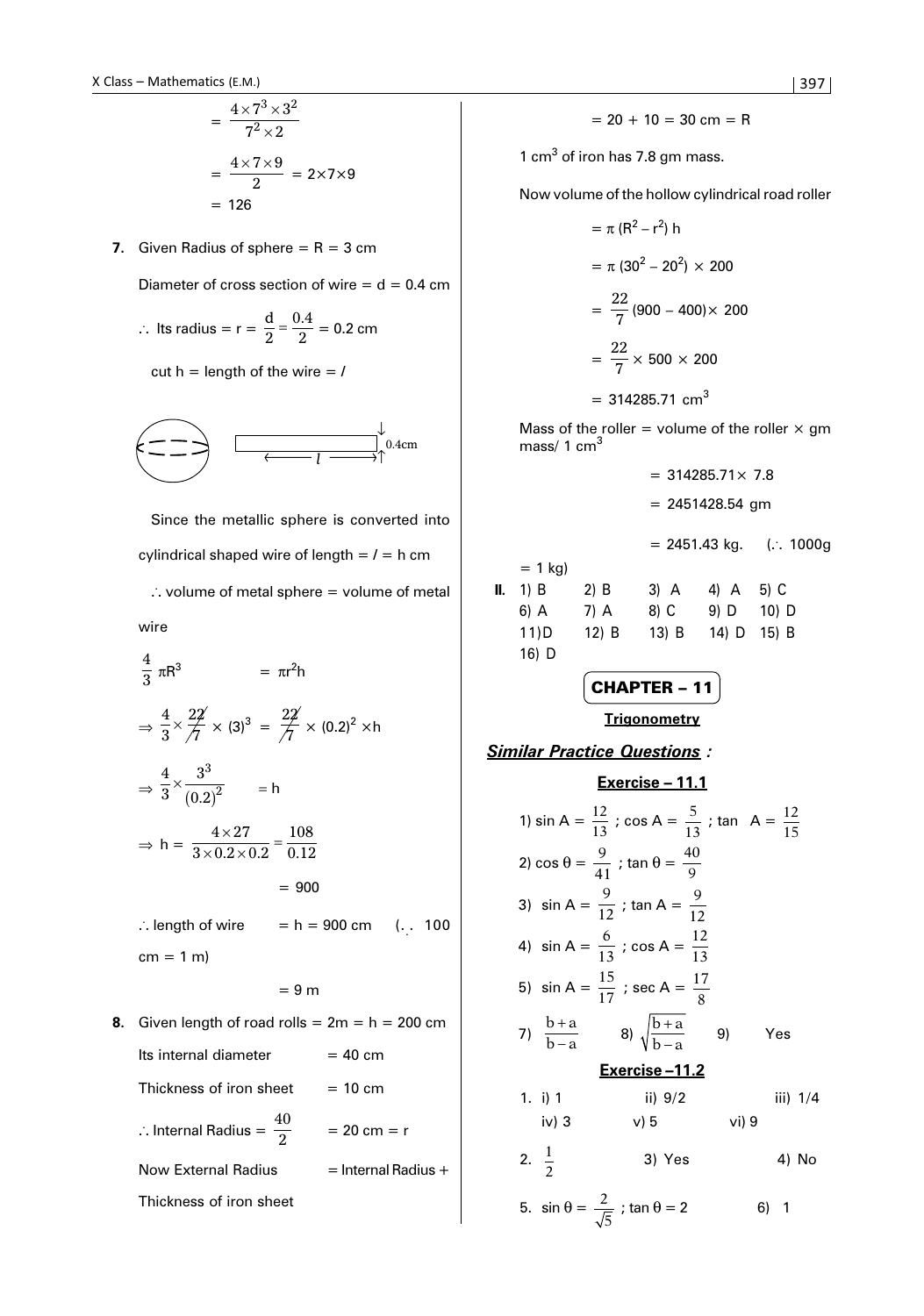## **Exercise –11.3**

| 1. i) 1 | ii) $1$ |        |
|---------|---------|--------|
| iii) 1  | iv) $1$ | $v)$ 1 |
| 2. i) 0 | ii) $0$ | iii) 1 |
| iv) $1$ |         |        |

- 3)  $A = 22^{\circ}$
- 4)  $\cos 23^\circ + \sin 15^\circ$
- 5) cosec  $14^\circ$  + sec  $38^\circ$
- 6) cot 25°+tan41°

#### *Creative zone :*

## **Exercise –11.1**

- **I. Answer the following questions.**
- **1.** If  $\cot\theta = \frac{a}{b}$ , find the value of  $\frac{1-\tan a}{1+\tan a}$ **1+tan**  $\frac{\theta}{\theta}$ .

**Sol.** Given 
$$
\cot \theta = \frac{a}{b} \Rightarrow \tan \theta = \frac{1}{\cot \theta} = \frac{1}{\frac{a}{b}} = \frac{b}{a}
$$

Now 
$$
\frac{1-\tan\theta}{1+\tan\theta} = \frac{1-\frac{b}{a}}{1+\frac{b}{a}} = \frac{\frac{a-b}{a}}{\frac{a+b}{a}} = \frac{a-b}{a+b}
$$

$$
\frac{1-\tan\theta}{1+\tan\theta} = \frac{a-b}{a+b}
$$

#### **Exercise –11.2**

**2. In a right angled triangle ABC, right angled at B,** ∠**ACB =** θ**, AB = 12 cm, BC = 5 cm. Find the value of cos** θ **and tan** θ**.**

**Sol.** Given  $\angle$  ACB =  $\theta$ .

 $AB = 12$  cm,  $BC = 5$  cm By Phythagoras theorem,  $AC^2 = AB^2 + BC^2$  $= 12^2 + 5^2$  $AC2 = 144 + 25 = 169$ AC =  $\sqrt{169}$  = 13 cm  $\cos \theta = \frac{BC}{AC} = \frac{5}{13}$ , tan θ =  $\frac{AB}{BC} = \frac{12}{5}$ 

#### **Exercise –11.3**

- **3. Express sin 75º + cos 67º interms of angles between 0 and 45º.**
- **Sol.** Given sin  $75^{\circ}$  + cos  $67^{\circ}$ 
	- $=$  sin(90 15<sup>o</sup>) + cos(90<sup>o</sup> 23<sup>o</sup>)
	- $=$  cos 15<sup>o</sup> + sin 23<sup>o</sup>.
	- $\left[\therefore \sin(90 \theta) = \cos \theta; \text{ and } \cos(90 \theta) = \sin \theta\right]$

### **Exercise –11.4**

4. Show that 
$$
\frac{1+\cos\theta}{\sin\theta} + \frac{\sin\theta}{1+\cos\theta} = 2 \csc \theta.
$$
  
\nSol. LHS = 
$$
\frac{1+\cos\theta}{\sin\theta} + \frac{\sin\theta}{1+\cos\theta}
$$

$$
= \frac{(1+\cos\theta)^2 + \sin^2\theta}{\sin\theta(1+\cos\theta)}
$$

$$
= \frac{1+\cos^2\theta + 2\cos\theta + \sin^2\theta}{\sin\theta(1+\cos\theta)}
$$

$$
= \frac{1+(\cos^2\theta + \sin^2\theta) + 2\cos\theta}{\sin\theta(1+\cos\theta)}
$$

$$
= \frac{1+1+2\cos\theta}{\sin\theta(1+\cos\theta)}
$$

$$
= \frac{2+2\cos\theta}{\sin\theta(1+\cos\theta)}
$$

$$
= \frac{2(1+\cos\theta)}{\sin\theta(1+\cos\theta)}
$$

$$
= \frac{2}{\sin\theta}
$$

$$
= 2 \csc \theta = RHS
$$
  
\n5. If  $\cos \theta = \frac{a}{b}$ , find  $\csc \theta + \cot \theta$  in terms of a and b.  
\nSol. Given  $\cos \theta = \frac{a}{b} = \frac{BC}{AC}$ 
$$
\Rightarrow BC = a
$$

$$
AC = b
$$

$$
By Pythagoras theorem,
$$

$$
AC2 = AB2 + BC2
$$
  
b<sup>2</sup> = AB<sup>2</sup> + a<sup>2</sup>  

$$
\Rightarrow AB2 = b2 - a2 \therefore AB = \sqrt{b2 - a2}
$$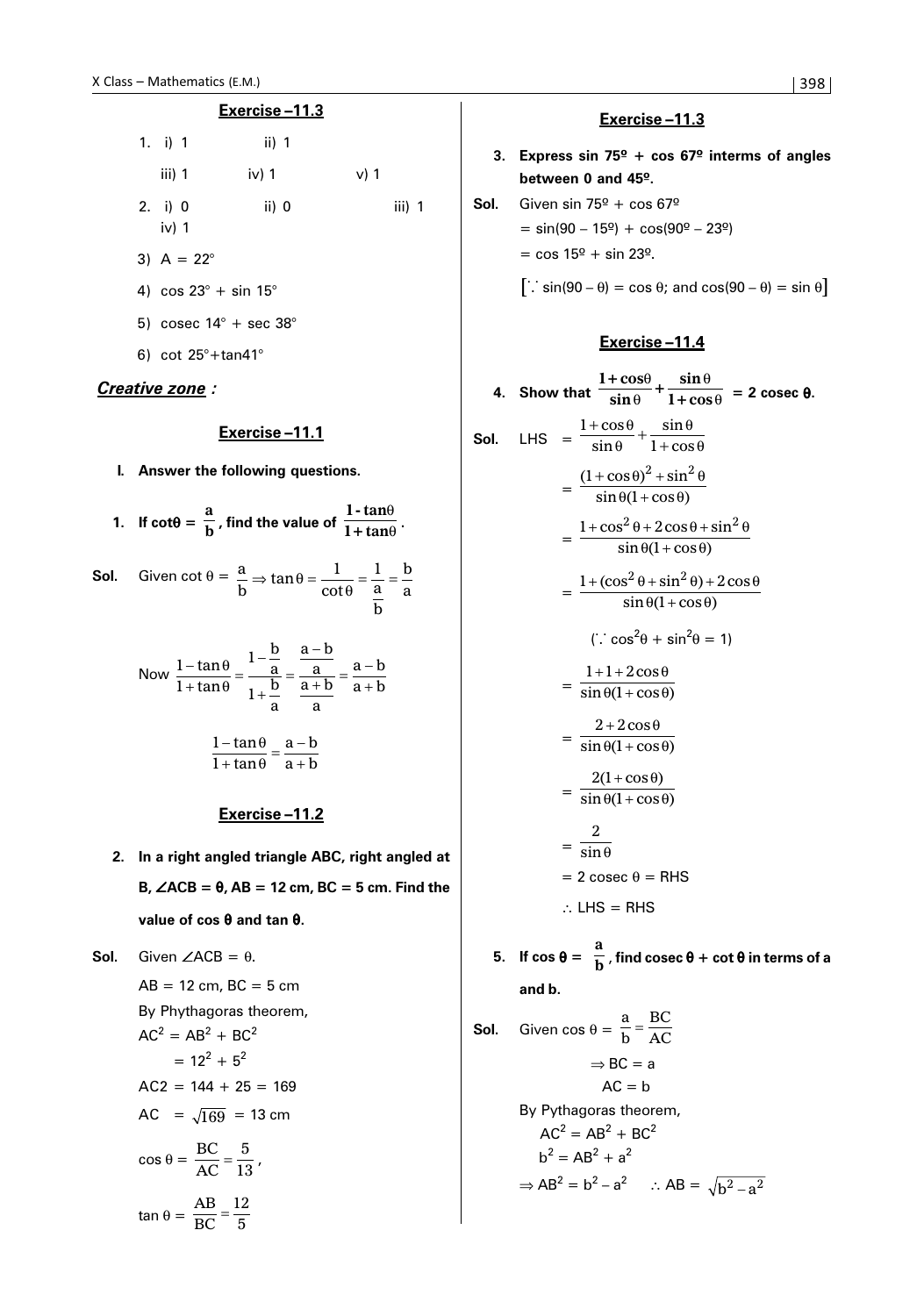Now cosec 
$$
\theta = \frac{1}{\sin \theta} = \frac{AC}{AB} = \frac{b}{\sqrt{b^2 - a^2}}
$$
  
\n
$$
\cot \theta = \frac{BC}{AB} = \frac{a}{\sqrt{b^2 - a^2}}
$$
\nThen cosec  $\theta + \cot \theta = \frac{b}{\sqrt{b^2 - a^2}} + \frac{a}{\sqrt{b^2 - a^2}}$   
\n
$$
\csc \theta + \cot \theta = \frac{b + a}{\sqrt{b^2 - a^2}} \quad (\because a = \sqrt{a}.\sqrt{a})
$$
\n
$$
= \frac{\sqrt{b + a}.\sqrt{b + a}}{\sqrt{b + a}.\sqrt{b - a}} = \frac{\sqrt{b + a}}{\sqrt{b - a}}
$$
\n
$$
= \sqrt{\frac{b + a}{b - a}}
$$

#### **II. Objective questions.**

| II. 1) A | $2)$ C  | 3) D    | 4) A   | $5)$ B  |
|----------|---------|---------|--------|---------|
| 6) A     | 7) D    | 8) B    | $9)$ C | $10)$ D |
| $11)$ A  | $12)$ C | $13)$ D | 14) C  | $15)$ A |
| 16) D    | 17) B   | 18) A   | 19) D  | $20)$ C |
| $21)$ B  | 22) D   |         |        |         |

# CHAPTER – 12

**Applications of Trigonometry**

# *Similar Practice Questions :*

#### **Exercise – 12.1 and 12.2**

| 3. $10(\sqrt{3}+1)$                                                     |
|-------------------------------------------------------------------------|
| 5. $30^{\circ}$                                                         |
| 7. $\frac{400}{\sqrt{3}}$                                               |
| 9. 20 $\sqrt{3}$ mts                                                    |
| 1. $100(\sqrt{3}+1)$<br>4. 5.196 mts<br>6. 200 $\sqrt{3}$<br>8. 236.5 m |

- 10. 129.9 mts
- 11.  $8\sqrt{3}$  mts (or) 13.856 mts
- 12. 40 mts

## *Creative zone :*





In  $\triangle$  ABC  $\angle$ B = 90° Let AB represents the height of the pole

AB = 225 m, and BC represents shadow at 8 O' clock BC =  $225\sqrt{3}$ 

From 
$$
\triangle ABC
$$
, Tan  $\theta = \frac{AB}{BC}$   
\nTan  $\theta = \frac{225}{225\sqrt{3}}$   
\nTan  $\theta = \frac{1}{\sqrt{3}}$   
\nTan  $\theta = \text{Tan } 30^\circ$ ;  $\theta = 30^\circ$ 

.. The angle of elevation of the sunrays is 30°



AB - width of river

**2.**

AD, BC are river banks

AC - The distance travelled in river

$$
=500\ \mathrm{m}
$$



Let  $CD = Rock$ ;  $BD = Tower$ AC is distance of the foot of the rock From the point of observation.

$$
\tan 45^\circ = \frac{\text{CD}}{\text{AC}}
$$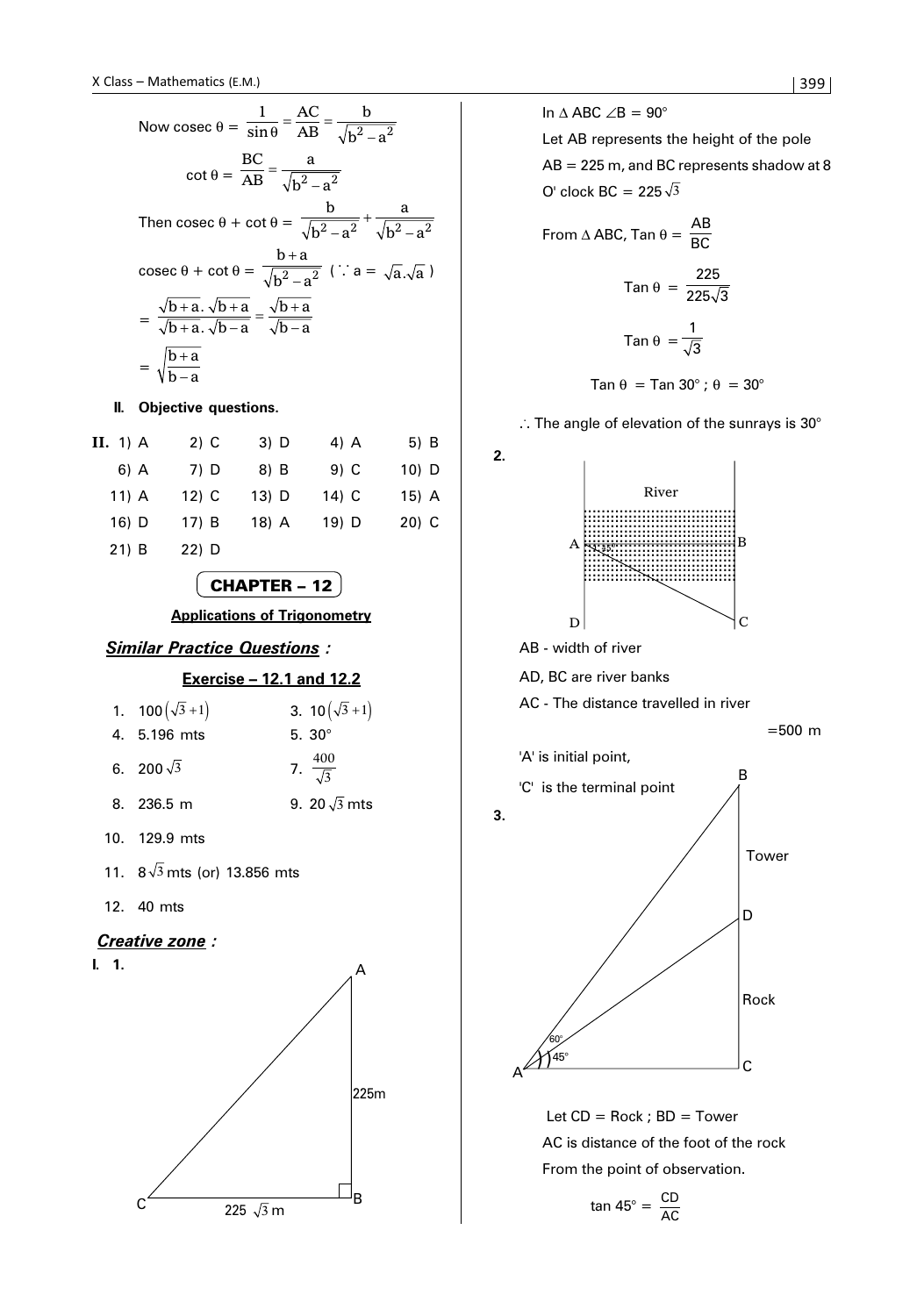**4.**

**5.**

$$
\frac{CD}{AC} = 1
$$
  
\nCD = 200  
\n∴ Height of Rock CD = 200 m  
\nFrom Δ ACD  
\nTan 60 =  $\frac{BC}{AC}$   
\n $\sqrt{3} = \frac{200 + BD}{200}$   
\n200 + BD = 200 $\sqrt{3}$   
\nBD = 200 ( $\sqrt{3}$  – 1)  
\nHeight of the Tower is 200 ( $\sqrt{3}$  – 1)m  
\nA  
\nA  
\nA  
\nB  
\n1  
\nB  
\n1  
\n1  
\n2  
\n30 m

 $AB = height = 30$  m  $AD = Angle of elevation = 30°$  $AC = Angle of depression = 60°$ Let  $AC =$  Ladder laid = 4.6 m  $\overline{3}$  $A \nightharpoonup t$ D B C A  $\frac{1}{2.3 \text{ m}}$ B h

BC = Distance between foot of wall and ladder  $= 2.3$  m

| 0                                        | 1400                  |                                               |
|------------------------------------------|-----------------------|-----------------------------------------------|
| $\frac{1}{2}$                            | = 1                   | From $\triangle ABC \angle B = 90^{\circ}$ So |
| $20 = 200$                               | $200$                 | $200$                                         |
| $\frac{120}{15}$                         | $10 = 200$            |                                               |
| $\frac{120}{15} = 200$                   | $10 = 200$            |                                               |
| $\frac{120}{15} = \frac{1200 + BD}{200}$ | $\frac{120}{200}$     |                                               |
| $\frac{120}{3} = 200\sqrt{3}$            | $\frac{120}{3} = 200$ |                                               |
| $\frac{120}{3} = 200\sqrt{3}$            | $\frac{120}{3} = 200$ |                                               |
| $\frac{120}{3} = 200\sqrt{3}$            | $\frac{120}{3} = 200$ |                                               |
| $\frac{120}{3} = 200\sqrt{3}$            | $\frac{120}{3} = 200$ |                                               |
| $\frac{120}{3} = 200\sqrt{3}$            | $\frac{120}{3} = 200$ |                                               |
| $\frac{120}{3} = 200\sqrt{3}$            | $\frac{120}{3} = 200$ |                                               |
| $\frac{120}{3} = 200\sqrt{3}$            | $\frac{120}{3} = 200$ |                                               |
| $\frac{120}{3} = 200\sqrt{3}$            | $\frac{120}{3} = 200$ |                                               |

CHAPTER – 13 **Probability**

# *Creative zone :*

#### **I. Answer the following questions.**

**1 Sol.** Length of the rectangular region = 4m Breadth of the rectangualr region  $= 3m$ Area of the rectangular =  $4 \times 3 = 12$ m<sup>2</sup> Diameter of the circle  $= 2m$ Radius of the circle  $= 2/2 = 1$ m Area of the circle =  $\pi r^2$ 

$$
= \frac{22}{7} \times 1 \times 1
$$

$$
= \frac{22}{7}
$$

Probability that the dice will land inside

the circle 
$$
=\frac{\frac{22}{7}}{\frac{22}{84}} = 0.26
$$

**2. Sol.** (i) The figure shows the numbers from 1 to 10

Let E be the event that the arrow comes to rest pointing at 9.

Number of outcomes favourable to  $E = 1$ 

Number of all possible outcomes = 10

 No.of outcomes favourable to E  $=$ 

 No. of all possible outcomes  $=$ <sup>1</sup>

$$
= \frac{1}{10}
$$

(ii) The even number shown in the figure are 2, 4, 6, 8, 10

Let E be the event that the arrow will point an even number  $E = 5$ 

number of all possible outcomes = 10

$$
\therefore P(E) =
$$
 Number of outcomes favourable to E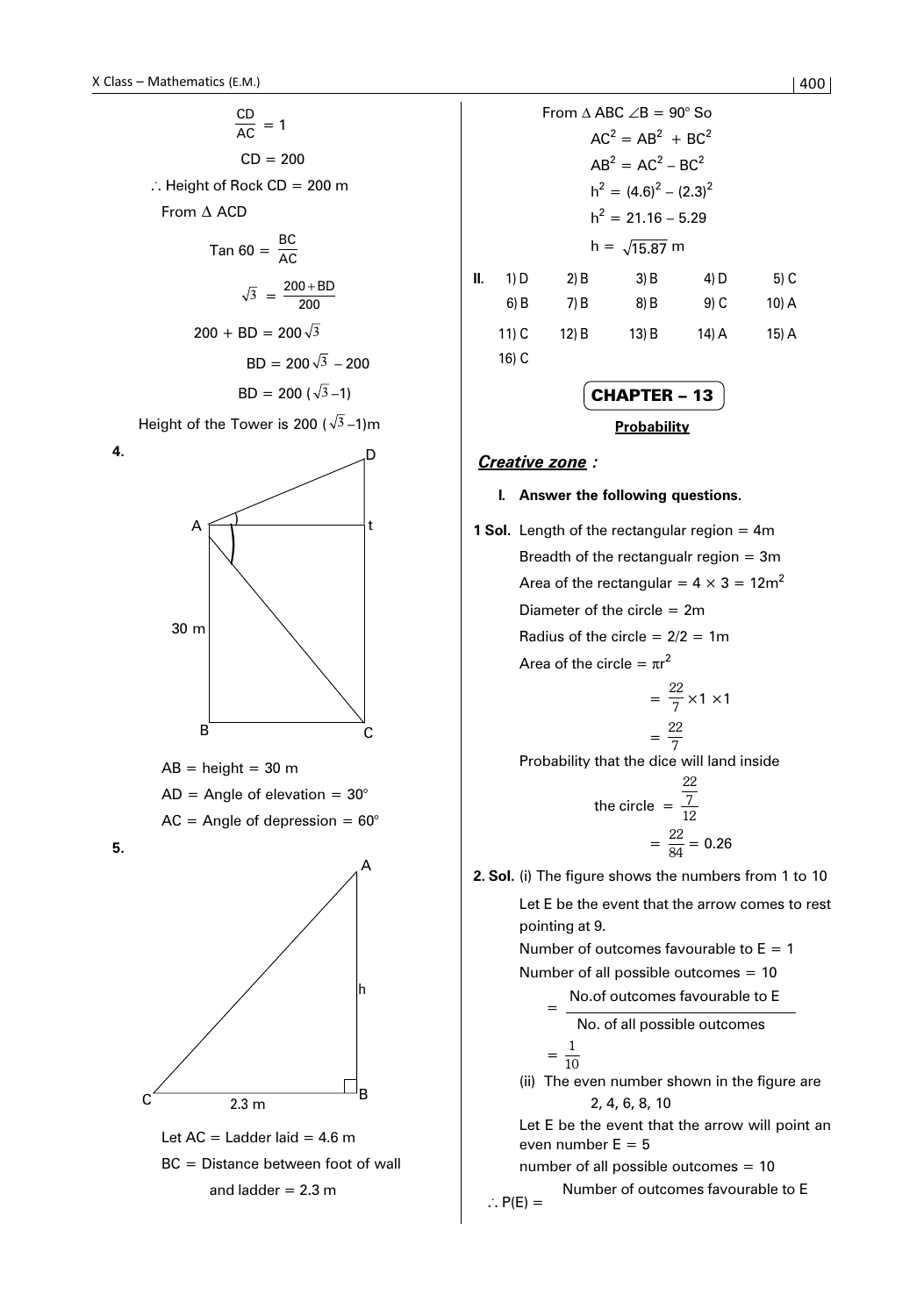

No. of outcomes favourable to  $\bar{z}$  5 coin = 20 ∴ probability for a ₹5 coin to fall down.

 $\vert 401 \vert$ No. of favourable outcomes No. of Total outcomes  $=\frac{20}{370} = 0.05$ Then P( $\overline{E}$ ) is the probability of a coin. Which fall down is not a  $\overline{5}$  5 coin. We know that,  $P(\overline{F}) + P(F) = 1$  $P(\bar{E}) = 1 - (P(E))$  $= 1 - 0.05$  $= 0.95$ **5. Sol.** Total number of bulbs = 40  $\therefore$  No of all possible outcomes = 40 (i) Let E be the event that the bulbs drawn at random from the lot is defective. Then, the number of outcomes favourable to  $E = 10$ No. of outcomes favourable to E . . P(E) = No. of all possible outcomes  $=\frac{10}{40}$  $=\frac{1}{4}$ (ii) As one bulb is selected at random from the Total number of bulbs =  $40 - 1 = 39$ Number of defective bulbs  $= 10$ Let E be the event that the bulb selected is not defective. Then the number of outcomes favourable to E is 29. Since, now there are  $39 - 10 = 29$  bulbs which are not defective. No. of outcomes favourable to E  $\therefore$  P(E) = No. of all possible outcomes  $=\frac{29}{39}$ **II. Multiple Choice Questions** 1. A 2. B 3. B 4. C 5. C 6. C 7. C 8. B 9. D 10. B 11. A 12. D 13. A 14. D 15. C 16. C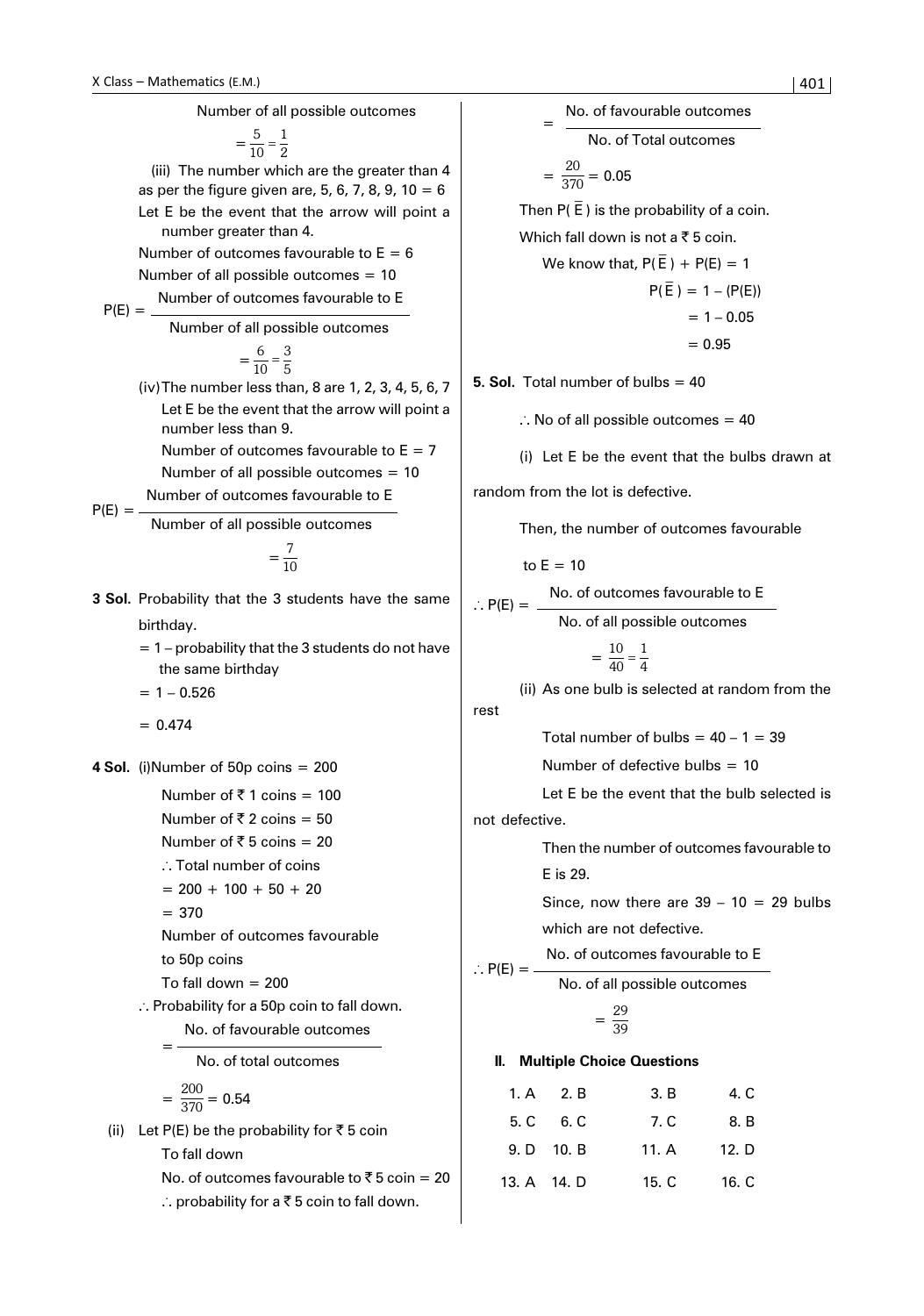|                                                                                                                                                                         | Class - Mathematics (E.M.)                              |                                             |    |                    |                                                     |                                                                           |                                                        | 402   |
|-------------------------------------------------------------------------------------------------------------------------------------------------------------------------|---------------------------------------------------------|---------------------------------------------|----|--------------------|-----------------------------------------------------|---------------------------------------------------------------------------|--------------------------------------------------------|-------|
|                                                                                                                                                                         | <b>CHAPTER - 14</b>                                     |                                             |    |                    | We know $\bar{x} = \frac{\Sigma f_i x_i}{\Sigma f}$ |                                                                           |                                                        |       |
|                                                                                                                                                                         | <b>Statistics</b><br><b>Similar Practice Questions:</b> |                                             |    | $=\frac{1780}{32}$ |                                                     |                                                                           |                                                        |       |
|                                                                                                                                                                         | Exercise - 14.1 to 14.4                                 |                                             |    |                    |                                                     | $= 55.625$                                                                |                                                        |       |
| 1.                                                                                                                                                                      | 39                                                      | 2. 25.75                                    |    |                    |                                                     |                                                                           |                                                        |       |
| 3.                                                                                                                                                                      | 41                                                      | 4. 145                                      | 2. | Class              |                                                     |                                                                           | Frequency $x_i$ $d=x_i-a$ $u=\frac{x_i-a}{h}$ $f_iu_i$ |       |
| 5.                                                                                                                                                                      | 48.3                                                    | 6. 149.3                                    |    |                    |                                                     |                                                                           |                                                        |       |
| 7.                                                                                                                                                                      | 113.7                                                   | 8. 21.75                                    |    | $0 - 40$           | 5                                                   | 20                                                                        | $-80$<br>$-2$                                          | $-10$ |
| 9.                                                                                                                                                                      | 157.8                                                   | 10. 537.5                                   |    | $40 - 80$          | 20                                                  | 60                                                                        | $-40$<br>$-1$                                          | $-20$ |
|                                                                                                                                                                         | 11. Hint: Mark the points with coordinates:             |                                             |    | $80 - 120$         | 38                                                  | 100(a)                                                                    | $\mathbf{0}$<br>$\mathbf 0$                            | 0     |
|                                                                                                                                                                         |                                                         | (Upper limit, corresponding cumulative fre- |    | $120 - 160$        | 30                                                  | 140                                                                       | 40<br>$\mathbf{1}$                                     | 30    |
|                                                                                                                                                                         | quency)                                                 |                                             |    | 160 - 200          | 06                                                  | 180                                                                       | $\overline{2}$<br>80                                   | 12    |
| Hint: Mark the points with coordinates: (Lower<br>12.<br>Here $\Sigma f_i = 99$ ; $\Sigma f_i u_i = 12$ ; a = 100; h = 40<br>limit, corresponding cumulative frequency) |                                                         |                                             |    |                    |                                                     |                                                                           |                                                        |       |
| 13. 24                                                                                                                                                                  |                                                         | 14. 41.75                                   |    |                    |                                                     |                                                                           |                                                        |       |
| 15.                                                                                                                                                                     | 73.75<br>16. 28                                         |                                             |    |                    |                                                     | We know = $a + \left  \frac{\Sigma f_i u_i}{\Sigma f_i} \right  \times h$ |                                                        |       |
| 17.                                                                                                                                                                     | 15.5<br>18. 19.5                                        |                                             |    |                    |                                                     |                                                                           |                                                        |       |
| 19. 5                                                                                                                                                                   |                                                         | 20. i) 21 ii) 28                            |    |                    |                                                     | $= 100 + \left  \frac{12}{99} \right  \times 40$                          |                                                        |       |
| 21.                                                                                                                                                                     | <b>CI</b><br>f                                          |                                             |    |                    |                                                     |                                                                           |                                                        |       |
|                                                                                                                                                                         | $0 - 10$<br>6                                           |                                             |    |                    |                                                     | $= 100 + \frac{480}{99}$                                                  |                                                        |       |
|                                                                                                                                                                         | $10 - 20$<br>9                                          |                                             |    |                    |                                                     |                                                                           |                                                        |       |
|                                                                                                                                                                         | $20 - 30$<br>15                                         |                                             |    |                    |                                                     | $= 100 + 4.85$                                                            |                                                        |       |
|                                                                                                                                                                         | $30 - 40$<br>9                                          |                                             |    |                    | $= 104.85$                                          |                                                                           |                                                        |       |
|                                                                                                                                                                         | $40 - 50$<br>14                                         |                                             | 3. | <b>Class</b>       |                                                     | <b>Frequency</b>                                                          | <b>Cumulative</b>                                      |       |
|                                                                                                                                                                         | $50 - 60$<br>17                                         |                                             |    | Interval           |                                                     |                                                                           | <b>Frequency</b>                                       |       |
|                                                                                                                                                                         | 22. Hint :                                              |                                             |    | $10 - 50$          |                                                     | 10                                                                        | 10                                                     |       |
|                                                                                                                                                                         | Lace than tyna                                          | Mare than tyne                              |    | $E_0$ 100          |                                                     | ר ר                                                                       | ר כי                                                   |       |

|                        | Less than type                 |                 | More than type                 |
|------------------------|--------------------------------|-----------------|--------------------------------|
| Upper<br><b>limits</b> | <b>Cumulative</b><br>frequency | Lower<br>limits | <b>Cumulative</b><br>frequency |
| 15                     | 3                              | 10              | 55                             |
| 20                     | 10                             | 15              | 52                             |
| 25                     | 26                             | 20              | 45                             |
| 30                     | 38                             | 25              | 29                             |
| 35                     | 47                             | 30              | 17                             |
| 40                     | 52                             | 35              | 8                              |
| 45                     | 55                             | 40              | 3                              |

# *Creative zone :*

| <b>I. 1.</b> ClassFrequency x <sub>i</sub> |                   | $f_i x_i$ |                         |  |
|--------------------------------------------|-------------------|-----------|-------------------------|--|
| $0 - 20$                                   | 3                 | 10        | 30                      |  |
| $20 - 40$                                  | 5                 | 30        | 150                     |  |
| $40 - 60$                                  | 13                | 50        | 650                     |  |
| $60 - 80$                                  | 06                | 70        | 420                     |  |
| $80 - 100$                                 | 01                | 90        | 90                      |  |
| $100 - 120$                                | 04                | 110       | 440                     |  |
| Total                                      | $\Sigma f_i = 32$ |           | $\Sigma f_i x_i = 1780$ |  |

| We know $\bar{x}$ | $\Sigma f_i X_i$<br>=<br>$\Sigma f_i$ |
|-------------------|---------------------------------------|
|                   | 1780<br>32                            |
|                   | $= 55.625$                            |

| Class       |    |        |       | ۰a   | f.u.                           |
|-------------|----|--------|-------|------|--------------------------------|
| $0 - 40$    | 5  | 20     | -80   | $-2$ | $-10$                          |
| $40 - 80$   | 20 | 60     | $-40$ | $-1$ | $-20$                          |
| $80 - 120$  | 38 | 100(a) | 0     | 0    | 0                              |
| $120 - 160$ | 30 | 140    | 40    |      | 30                             |
| 160 - 200   | 06 | 180    | 80    | 2    | 12                             |
|             |    |        |       |      | Frequency $x_i$ d= $x_i$ -a u= |

We know = 
$$
a + \left[\frac{\Sigma f_i u_i}{\Sigma f_i}\right] \times h
$$

$$
= 100 + \left[\frac{12}{99}\right] \times 40
$$

$$
= 100 + \frac{480}{99}
$$

| 3. | <b>Class</b> | <b>Frequency</b> | <b>Cumulative</b> |
|----|--------------|------------------|-------------------|
|    | Interval     |                  | <b>Frequency</b>  |
|    | $10 - 50$    | 10               | 10                |
|    | $50 - 100$   | 22               | 32                |
|    | $100 - 150$  | 30               | 62                |
|    | 150 - 200    | 32               | 96                |
|    | $200 - 250$  | 12 <sup>2</sup>  | 108               |
|    | $250 - 300$  | 02               | 110               |

Here n = 110;  $\frac{n}{2}$ 2  $=\frac{110}{2}$  = 55

and median lines on  $= 150 - 200$ Lower limit *l* = 150

 $f = 32$ 

$$
c f = 62
$$

Hight  $h = 50$ 

We know median = *l* +  $\frac{n}{6}$  – c f  $\left|\frac{\frac{n}{2}-c f}{f}\right| \times h$ L Ļ L  $\overline{\phantom{a}}$  $\overline{\phantom{a}}$  $\overline{\phantom{a}}$  $\overline{\phantom{a}}$ ×

$$
\begin{bmatrix} 1 & 1 \\ 1 & 1 \end{bmatrix}
$$
  
= 150 +  $\frac{(55 - 62) \times 50}{32}$